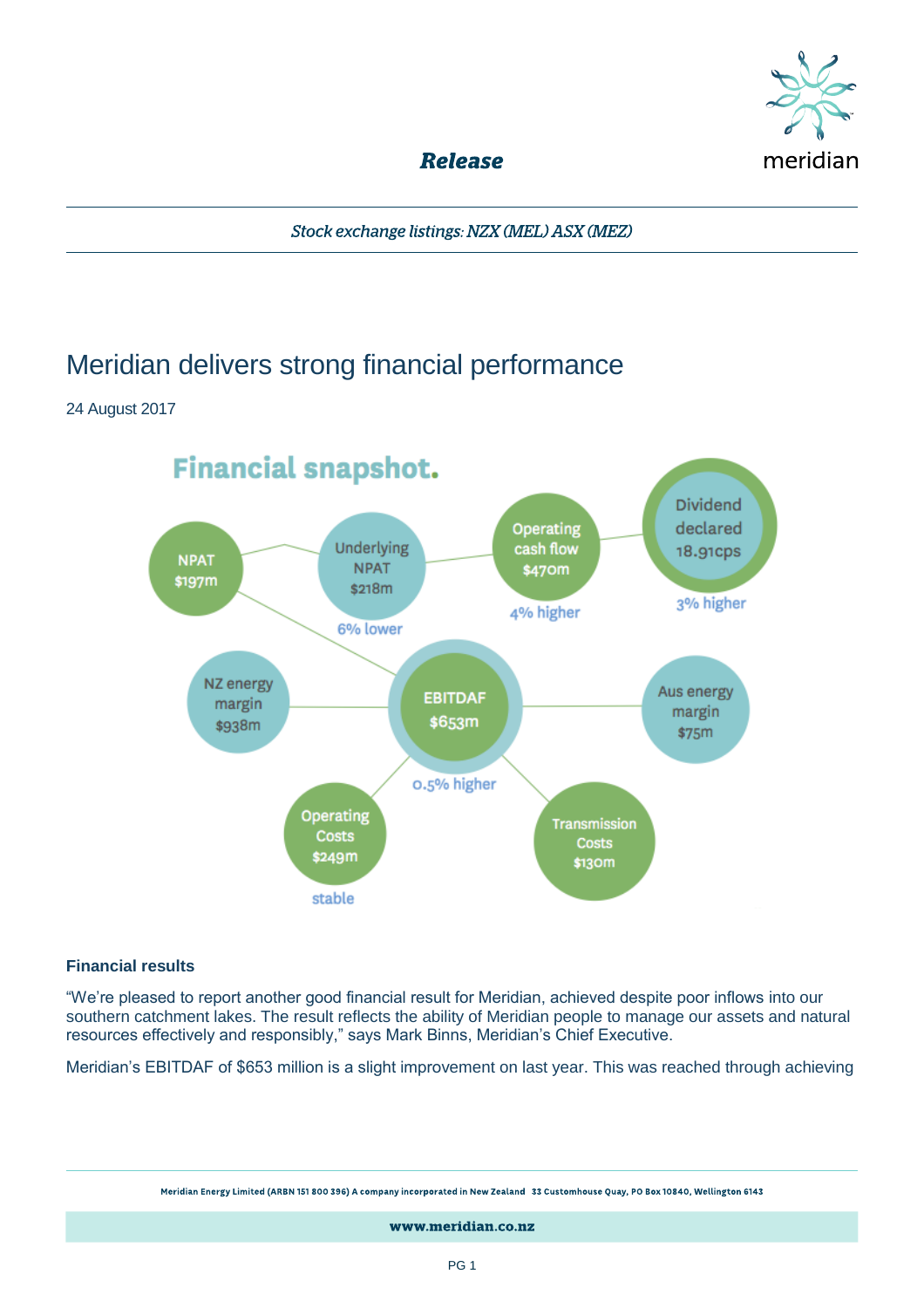a very good result in the first half of the year, while limiting the impact of low lake levels in the second half, through astute risk management.

Despite the dry period in the second half of the year, Meridian still generated 31% of New Zealand's electricity, which is only slightly below our average annual generation market share.

Net cash from operating activities was at a record level, up 4% on last year. While customer revenues were down, so was the amount paid for the electricity supplied, and this together with tight control of costs, delivered another satisfactory result.

Meridian's share price performed strongly, ending the year up 10%. This performance, combined with dividends paid, generated a total shareholder return of 17% for the year.

Meridian's Board has declared a final ordinary dividend of 8.70 cents per share, which takes the total ordinary dividend to 14.03 per share, a rise of 4% for the year.

#### **Retail focus**

In an industry where success can be reflected in the retention of customers, Meridian has focused on the processes we run to ensure we retain Meridian customers at our ICPs – measured by a 'move in' churn rate.

"Meridian retail is one of the leading retailers with a 'move-in' churn rate for the year to 30 June of 12.0%. This rate is below the industry rate of 13.3% and reflects the success of our marketing campaigns and the improvements we've made in supporting customers when they move homes," says Mark Binns.

Supporting our customers to embrace new technology through special pricing plans has also been a focus this year.

"Meridian has a market leading pricing plan for customers who own electric vehicles, which enables them to charge their cars overnight on tariffs lower than they would otherwise pay," says Mr Binns.

Meridian is committed to promote and encourage the uptake and use of electric vehicles – it's widely accepted that electrifying transport is one of the big opportunities New Zealand has to reduce its emissions.

#### **New markets for growth**

Having successfully delivered the Powershop platform to nPower in the UK, prior to Christmas last year, this year has been focused on delivery of 'white label' capability. Meridian separated the software development business of Powershop New Zealand from the New Zealand retail operations and created a separate entity called Flux Federation, effective 1 July 2017.

Meridian Energy Limited (ARBN 151 800 396) A company incorporated in New Zealand 33 Customhouse Quay, PO Box 10840, Wellington 6143

www.meridian.co.nz